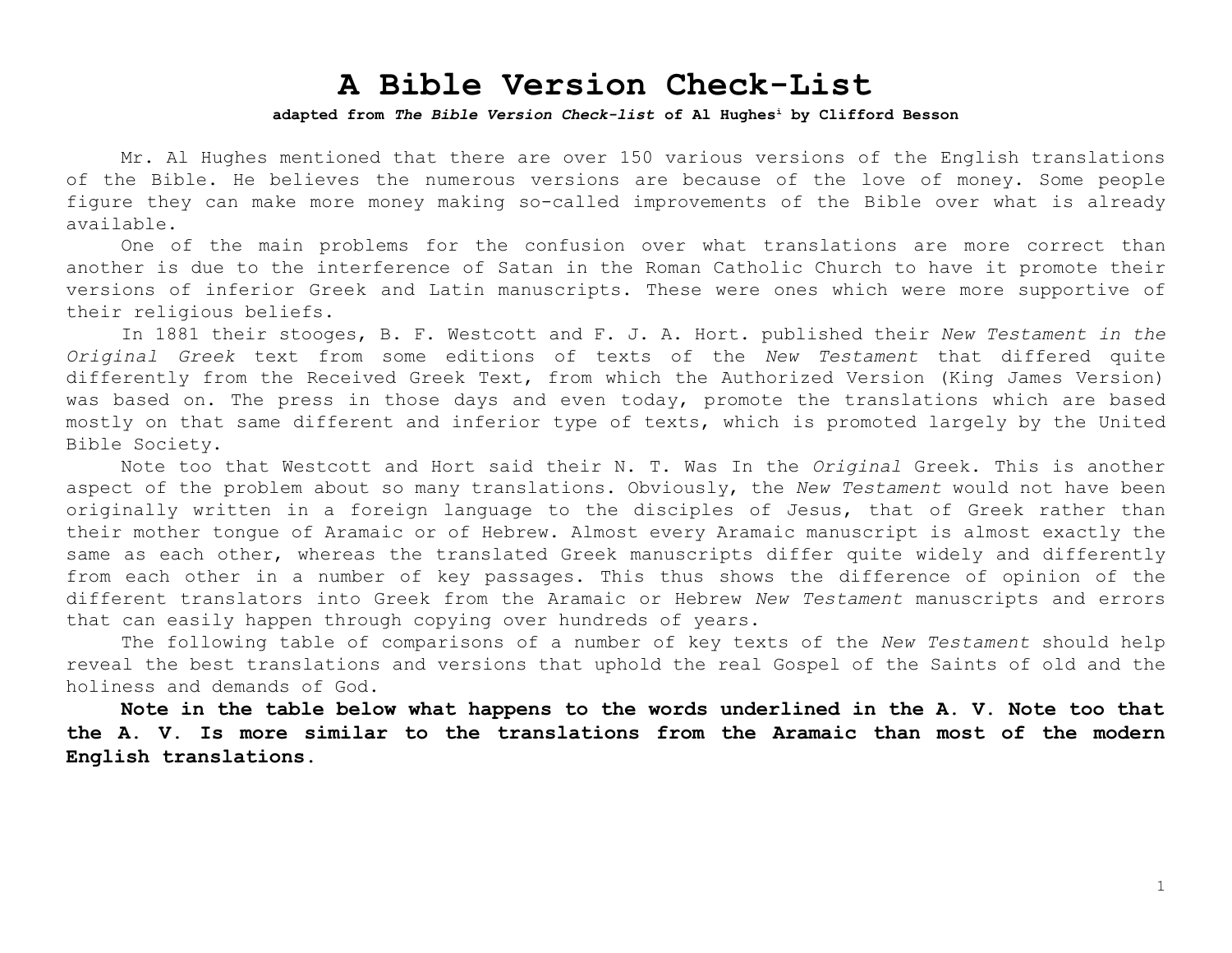| Some Key<br>Passages<br>оf<br>Scripture | Authorized<br>or King<br>James<br>Version<br>1769                                                                             | Murdock<br>from<br>Aramaic<br>1851                                                    | Etheridge<br>from<br>Aramaic<br>1849                                                                        | Revised<br>Standard<br>Version              | Today's<br>English<br>Version<br>(Good<br><b>News</b><br>Transla-<br>tion)                                                                                             | <b>New</b><br>American<br>Standard<br>Version<br>$[\ldots] = \text{not}$<br>credible<br>(their<br>opinion) | <b>New</b><br>Internation<br>al Version                                                       | Jehovah<br>Witness<br>Version                                                                              | Victory<br><b>Version of</b><br>Aramaic,<br>Greek, &<br>Coptic<br>Texts <sup>2</sup>                    |
|-----------------------------------------|-------------------------------------------------------------------------------------------------------------------------------|---------------------------------------------------------------------------------------|-------------------------------------------------------------------------------------------------------------|---------------------------------------------|------------------------------------------------------------------------------------------------------------------------------------------------------------------------|------------------------------------------------------------------------------------------------------------|-----------------------------------------------------------------------------------------------|------------------------------------------------------------------------------------------------------------|---------------------------------------------------------------------------------------------------------|
| M a t t For<br>18:11                    | the Son For the<br>οf<br>man<br>come to save man, hath<br>that<br>was lost.                                                   | is Son of<br>which come to<br>give life<br>to that<br>which was<br>lost.              | For the<br>Son of man<br>is come to<br>save that<br>which had<br>perished.                                  | Not in<br>the<br>text                       | Not in<br>the text                                                                                                                                                     | [For the<br>Son of Man<br>has come<br>to save<br>that which<br>was lost]                                   | Not in<br>the Text                                                                            | Not in<br>the Text                                                                                         | For the<br>Son of the<br>mankind is<br>come to<br>save that<br>which had<br>perished.                   |
| 9:44                                    | M a r k Where their<br>worm dieth<br>not, and the<br>fire is not<br>quenched                                                  | where<br>their worm<br>dieth not,<br>and their<br>fire is<br>not<br>extinguish<br>ed. | where<br>their worm<br>dieth not,<br>and their<br>fire is<br>not<br>quenched.                               | Not in<br>the<br>Text                       | Not in                                                                                                                                                                 | Not in<br>the Text the Text the Text                                                                       | Not in                                                                                        | Not in<br>the Text                                                                                         | where<br>their worm<br>dies not,<br>and their<br>fire is<br>not<br>quenched.                            |
| 2:33                                    | L u k e And Joseph<br>and his<br>mother<br>marvelled at marvelled<br>those things at those<br>which were<br>spoken of<br>him. | And Joseph But<br>and his<br>mother<br>things<br>which were<br>spoken of<br>him.      | Jauseph<br>and his<br>mother<br>wondered<br>at these<br>words<br>which were<br>spoken<br>concerning<br>him. | And his<br>marvelled<br>at what<br>was said | The child's And His<br>father and father and father and<br>his mother mother were mother<br>amazed at<br>the things<br>Simeon said the things<br>about him. about him. | were<br>amazed at<br>which were<br>being said<br>about Him.                                                | The child's And his<br>father and<br>mother<br>marvelled<br>at what was<br>said about<br>him. | father and Jauseph<br>mother<br>continued<br>wondering<br>at the<br>things<br>being<br>spoken<br>about it. | But<br>and his<br>mother<br>wondered<br>at these<br>words<br>which were<br>spoken<br>concerning<br>him. |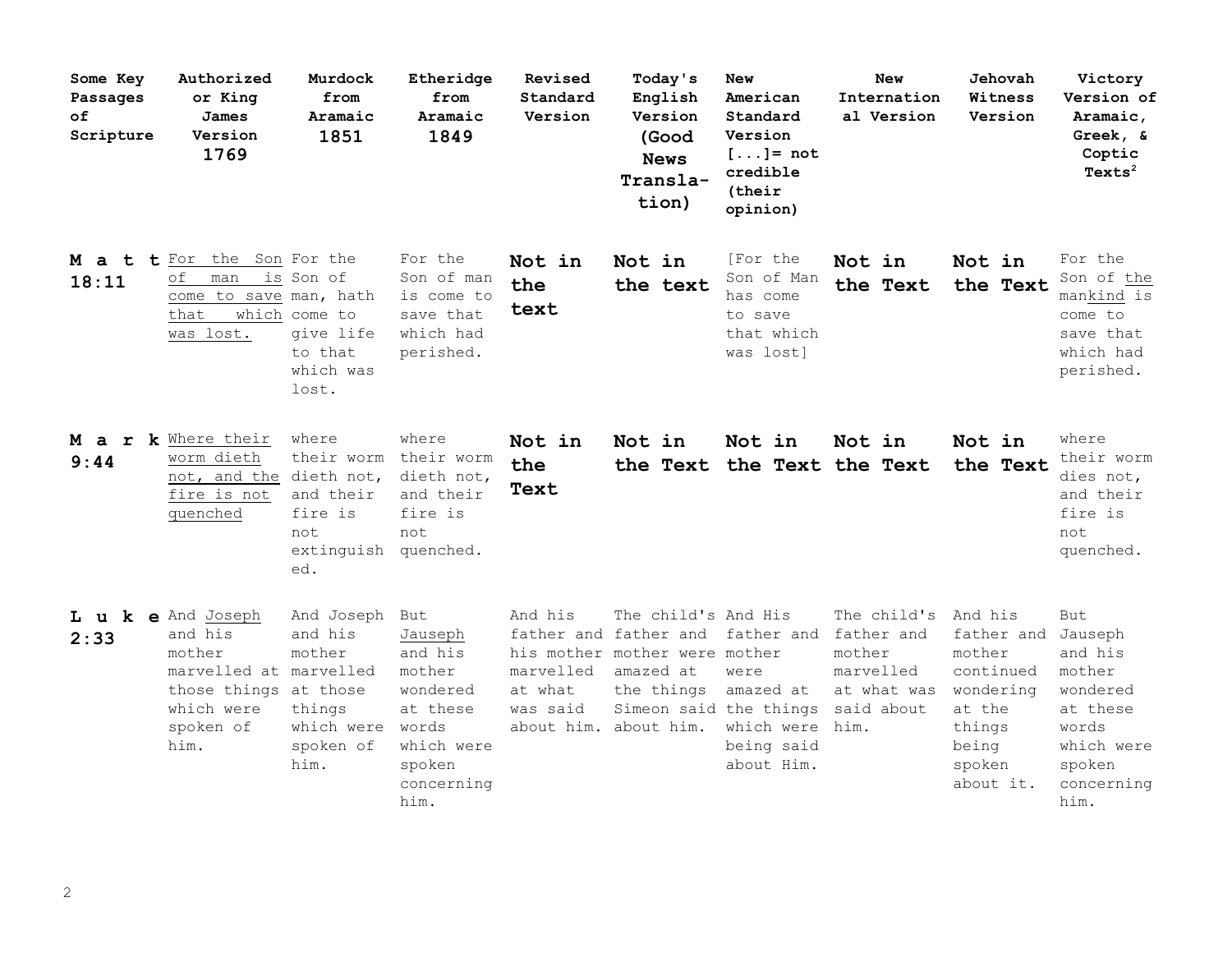|      | KJV                                                                                                                                                                  |                                                                                                                                      | Murdock Etheridge                                                                                                                                                                    | <b>RSV</b>                                                                            | <b>TEV</b>                                                                                                                                              | <b>NASV</b>                                                                                             | <b>NIV</b>                                                                                  | J. W.                                                                                                                                         | V. V.                                                                                                                                                                              |
|------|----------------------------------------------------------------------------------------------------------------------------------------------------------------------|--------------------------------------------------------------------------------------------------------------------------------------|--------------------------------------------------------------------------------------------------------------------------------------------------------------------------------------|---------------------------------------------------------------------------------------|---------------------------------------------------------------------------------------------------------------------------------------------------------|---------------------------------------------------------------------------------------------------------|---------------------------------------------------------------------------------------------|-----------------------------------------------------------------------------------------------------------------------------------------------|------------------------------------------------------------------------------------------------------------------------------------------------------------------------------------|
|      | Luke 4:4 And Jesus<br>answered<br>him, saying,<br>It is<br>written,<br>That man<br>shall not<br>live by<br>bread alone,<br>but by every<br>word of<br>God.           | Jesus<br>replied,<br>and said<br>is<br>written,<br>Not by<br>bread<br>only, doth<br>man live;<br>but by<br>every<br>thing of<br>God. | Jeshu<br>answered<br>and said<br>to him: It to him, It<br>is<br>written,<br>It is not<br>by bread<br>alone that<br>the son of<br>man<br>liveth,<br>but by<br>every word<br>of Aloha. | And Jesus<br>answered,<br>"The<br>scripture<br>cannot<br>live on<br>bread<br>alone.'" | But Jesus<br>answered,<br>"The<br>scripture<br>says, 'Man says, 'Man<br>cannot live 'Man shall<br>on bread<br>alone."                                   | And Jesus<br>answered<br>him, "It<br>is<br>written,<br>not live<br>on bread<br>alone."                  | Jesus<br>answered,<br>"It is<br>written,<br>"Man does<br>not live on<br>bread<br>alone."    | But Jesus<br>replied to swered and<br>him: 'It<br>is<br>written,<br>'Man must<br>not live<br>by bread<br>alone."                              | Jesus an-<br>said to<br>him, It is<br>written,<br>It is not<br>by bread<br>alone that<br>the son of<br>the man-<br>kind<br>lives, but<br>by every<br>word of<br>the Supe-<br>rior. |
| 3:13 | J o h n And no man<br>hath<br>ascended up<br>to heaven,<br>but he that<br>came down<br>from heaven,<br>even the Son from<br>of man which heaven,<br>is in<br>heaven. | hath<br>ascended<br>to heaven,<br>but he<br>that<br>descended<br>man who is<br>in heaven.                                            | And no one AND no man<br>hath<br>ascended<br>into<br>heaven,<br>but he who<br>descended<br>from<br>heaven,<br>the Son of the Son of<br>man, he<br>who is in<br>heaven.               | ascended<br>into<br>he who<br>descended<br>from<br>heaven,<br>the Son of<br>man.      | No one has And no one And no one No one has<br>has gone up has<br>to heaven<br>heaven but except the<br>Son of Man,<br>who came<br>down from<br>heaven. | ascended<br>into heav-<br>en but He<br>who<br>descended<br>from heav-<br>en, even<br>the Son of<br>Man. | ever gone<br>into heaven<br>except the<br>one who<br>came from<br>heaven-the<br>Son of Man. | Moreover,<br>no man has has as-<br>ascended<br>into heav-<br>en but he<br>that de-<br>scended<br>from heav- from<br>en, the<br>Son of<br>Man. | AND no man<br>cended<br>into<br>!Heaven,<br>but he who<br>descended<br>!Heaven,<br>the Son of<br>the man-<br>kind, he<br>who is in<br>!Heaven.                                     |
| 6:47 | J o h n Verily, ver- Verily,<br>ily, I say<br>unto you, He say to<br>that believ- you: That, you, Who-<br>eth on me<br>hath ever-<br>lasting                         | verily, I<br>to him who<br>believeth<br>in me,                                                                                       | AMEN,<br>amen, I<br>say to<br>soever<br>believeth<br>in me hath                                                                                                                      | Truly,<br>truly, I<br>say to<br>you, he<br>who be-<br>lieves has<br>eternal           | I am tell-<br>ing you the truly, I<br>truth: he<br>who be-<br>lieves has<br>eternal<br>life.                                                            | Truly,<br>say to<br>you, he<br>who be-<br>lieves has<br>eternal                                         | I tell you<br>the truth,<br>he who be-<br>lieves has<br>everlasting<br>life.                | Most truly AMEN,<br>I say to amen, I<br>you,<br>that<br>lieves has soever<br>everlast- believes<br>ing life.                                  | He say to<br>be- you, "Who-<br>in me has                                                                                                                                           |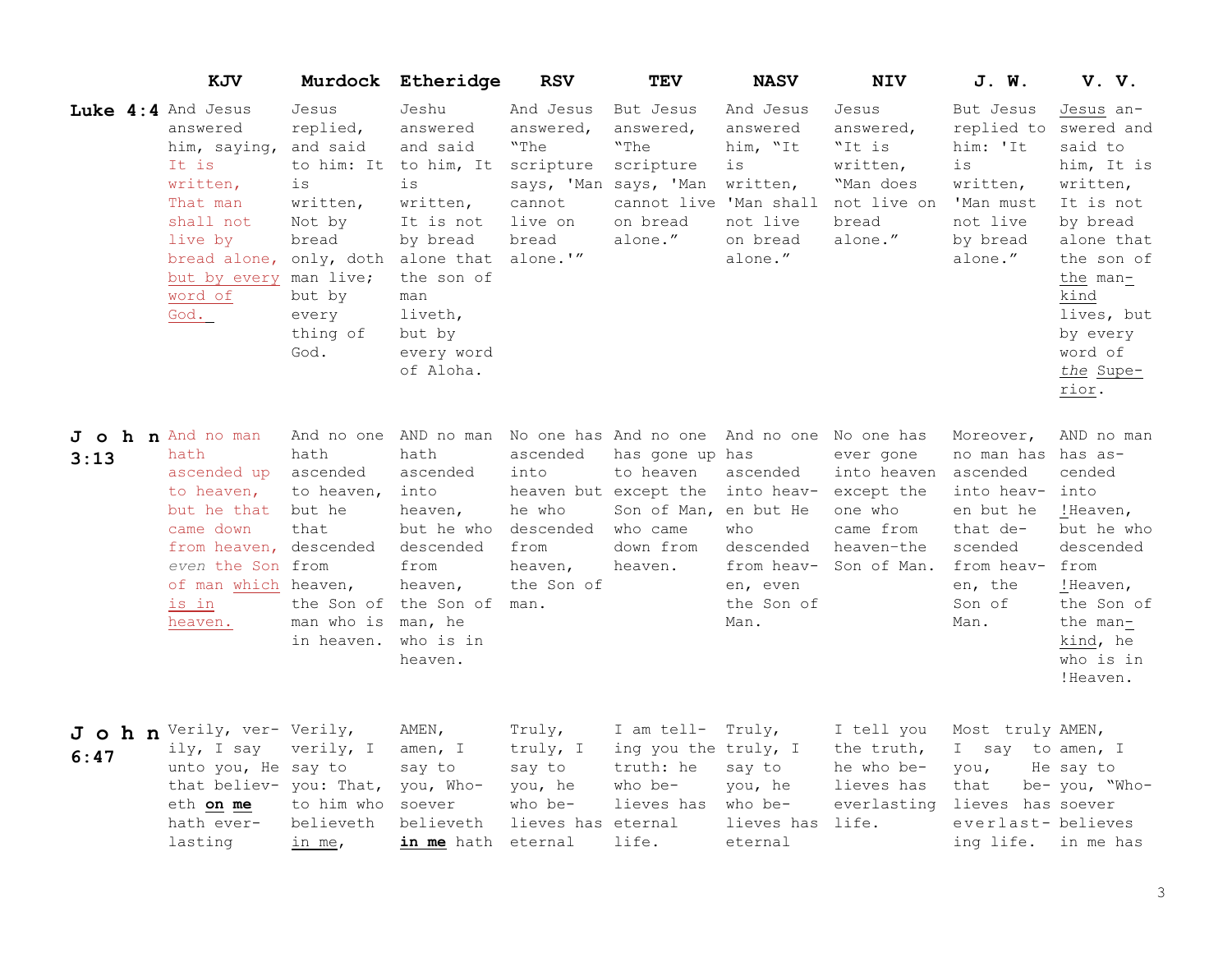|                   | life.                                                                                                                                                                                                                                                                                                       | there is<br>life eter-<br>nal.                                                                                                                                                                                                                                                    | the life<br>which is<br>eternal.                                                                                                                                                                                                                                                                                                           | life.                                                                                                                                                                                                                                             |                                                                                                                                                                                                                                                                                                                                              | life.                                                                                                                                                                                                                                  |                                                                                                                                                                                                                                                                                                                                                                                         |                                                                                                                                                                                                                                                  | $the$ life<br>which is<br>eternal.                                                                                                                                                                                                                                                                                                                |
|-------------------|-------------------------------------------------------------------------------------------------------------------------------------------------------------------------------------------------------------------------------------------------------------------------------------------------------------|-----------------------------------------------------------------------------------------------------------------------------------------------------------------------------------------------------------------------------------------------------------------------------------|--------------------------------------------------------------------------------------------------------------------------------------------------------------------------------------------------------------------------------------------------------------------------------------------------------------------------------------------|---------------------------------------------------------------------------------------------------------------------------------------------------------------------------------------------------------------------------------------------------|----------------------------------------------------------------------------------------------------------------------------------------------------------------------------------------------------------------------------------------------------------------------------------------------------------------------------------------------|----------------------------------------------------------------------------------------------------------------------------------------------------------------------------------------------------------------------------------------|-----------------------------------------------------------------------------------------------------------------------------------------------------------------------------------------------------------------------------------------------------------------------------------------------------------------------------------------------------------------------------------------|--------------------------------------------------------------------------------------------------------------------------------------------------------------------------------------------------------------------------------------------------|---------------------------------------------------------------------------------------------------------------------------------------------------------------------------------------------------------------------------------------------------------------------------------------------------------------------------------------------------|
|                   | KJV                                                                                                                                                                                                                                                                                                         |                                                                                                                                                                                                                                                                                   | Murdock's Etheridge                                                                                                                                                                                                                                                                                                                        | <b>RSV</b>                                                                                                                                                                                                                                        | TEV                                                                                                                                                                                                                                                                                                                                          | <b>NASV</b>                                                                                                                                                                                                                            | <b>NIV</b>                                                                                                                                                                                                                                                                                                                                                                              | J. W.                                                                                                                                                                                                                                            | V. V.                                                                                                                                                                                                                                                                                                                                             |
| $C$ o $1$<br>1:14 | . In whom we<br>have redemp- have re-<br>tion through demption<br>his blood,<br>even the<br>forgiveness<br>of sins:                                                                                                                                                                                         | by whom we<br>and remis-<br>sion of<br>sins:                                                                                                                                                                                                                                      | in whom we In whom we By whom we<br>have re-<br>demption<br>and the<br>forgive-<br>ness of<br>sins:                                                                                                                                                                                                                                        | have re-<br>demption,<br>the for-<br>giveness<br>of sins.                                                                                                                                                                                         | are set<br>free, that<br>is, our<br>sins are<br>forgiven.                                                                                                                                                                                                                                                                                    | In whom we<br>have re-<br>demption,<br>the for-<br>giveness<br>of sins.                                                                                                                                                                | In whom we<br>have re-<br>demption,<br>the for-<br>giveness of<br>sins.                                                                                                                                                                                                                                                                                                                 | By means<br>of whom we have re-<br>have our<br>release by and the<br>ransom,<br>the for-<br>qiveness<br>of our<br>sins.                                                                                                                          | in whom we<br>demption<br>forgive-<br>ness of<br>sins:                                                                                                                                                                                                                                                                                            |
| 1 Tim.<br>3:16    | And without<br>controversy<br>great is the this mys-<br>mystery of<br>qodliness:<br>God was man- ness,<br>ifest in the which was<br>flesh, jus-<br>tified in<br>the Spirit,<br>seen of an-<br>gels,<br>preached<br>unto the<br>Gentiles,<br>believed on<br>in the<br>world, re-<br>ceived up<br>into glory. | and truly<br>great, is<br>tery of<br>righteous-<br>revealed<br>in the<br>flesh, and<br>justified<br>in the<br>spirit,<br>and seen<br>by angels,<br>and pro-<br>claimed<br>among the<br>Gentiles,<br>and be-<br>lieved on<br>in the<br>world, and<br>received<br>up into<br>glory. | And truly<br>great is<br>this mys-<br>tery of<br>righteousn mystery of of our re-<br>ess, [Kin-<br>utho.]<br>which was<br>revealed<br>in the<br>flesh, and<br>justified<br>by the<br>Spirit,<br>and seen<br>of angels,<br>and<br>preached<br>among the<br>peoples,<br>and be-<br>lieved in<br>the world,<br>and taken<br>up into<br>glory. | Great in-<br>deed, we<br>confess,<br>is the<br>ion: He<br>was mani-<br>fested in<br>vindicated by the<br>in the<br>Spirit,<br>seen by<br>angels,<br>preached<br>among the<br>nations,<br>believed<br>on in the<br>world,<br>taken up<br>in glory. | deny how<br>great is<br>our relig- ligion: He<br>appeared in He was re-<br>human form, vealed in<br>was shown<br>the flesh, to be right Was vindi-<br>was seen by Beheld by<br>angels. He angels,<br>was preach- Proclaimed<br>ed among<br>nations,<br>was be-<br>lieved in<br>throughout<br>the world,<br>and was<br>taken up to<br>heaven. | No one can And by com- Beyond all<br>mon confes- question,<br>tery of<br>godliness:<br>the flesh,<br>cated in<br>Spirit, and the Spirit,<br>among the<br>nations,<br>believed on<br>in the<br>world,<br>taken up in nations,<br>glory. | sion great the mystery secret of<br>the secret is the mys- from which this godly<br>true godli- devotion<br>ness<br>springs is<br>great:<br>He appeared He was<br>in the<br>flesh,<br>was<br>vindicated<br>by the<br>Spirit, [a] righteous<br>was seen by in spir-<br>angels,<br>was<br>preached<br>among the<br>was be-<br>lieved on<br>in the<br>world,<br>was<br>taken up in upon in | Indeed,<br>the sacred<br>is admit-<br>tedly<br>great:<br>made mani-<br>fest in<br>$f \text{lesh, +}$<br>was de-<br>clared<br>$it, + ap-$<br>peared to<br>angels, $+$<br>was<br>preached<br>about<br>among na-<br>tions, $+$<br>was be-<br>lieved | And truly<br>great is<br>this mys-<br>tery of<br>righteousn<br>ess, [Kin-<br>utho.]<br>which was<br>revealed<br>in <sup>the</sup><br>flesh, and<br>justified<br>by the Spir-<br>it, and<br>seen of<br>angels,<br>and<br>preached<br>among the<br>peoples,<br>and<br>believed<br>in <sup>the</sup> the<br>world, and<br>taken up<br>into<br>glory. |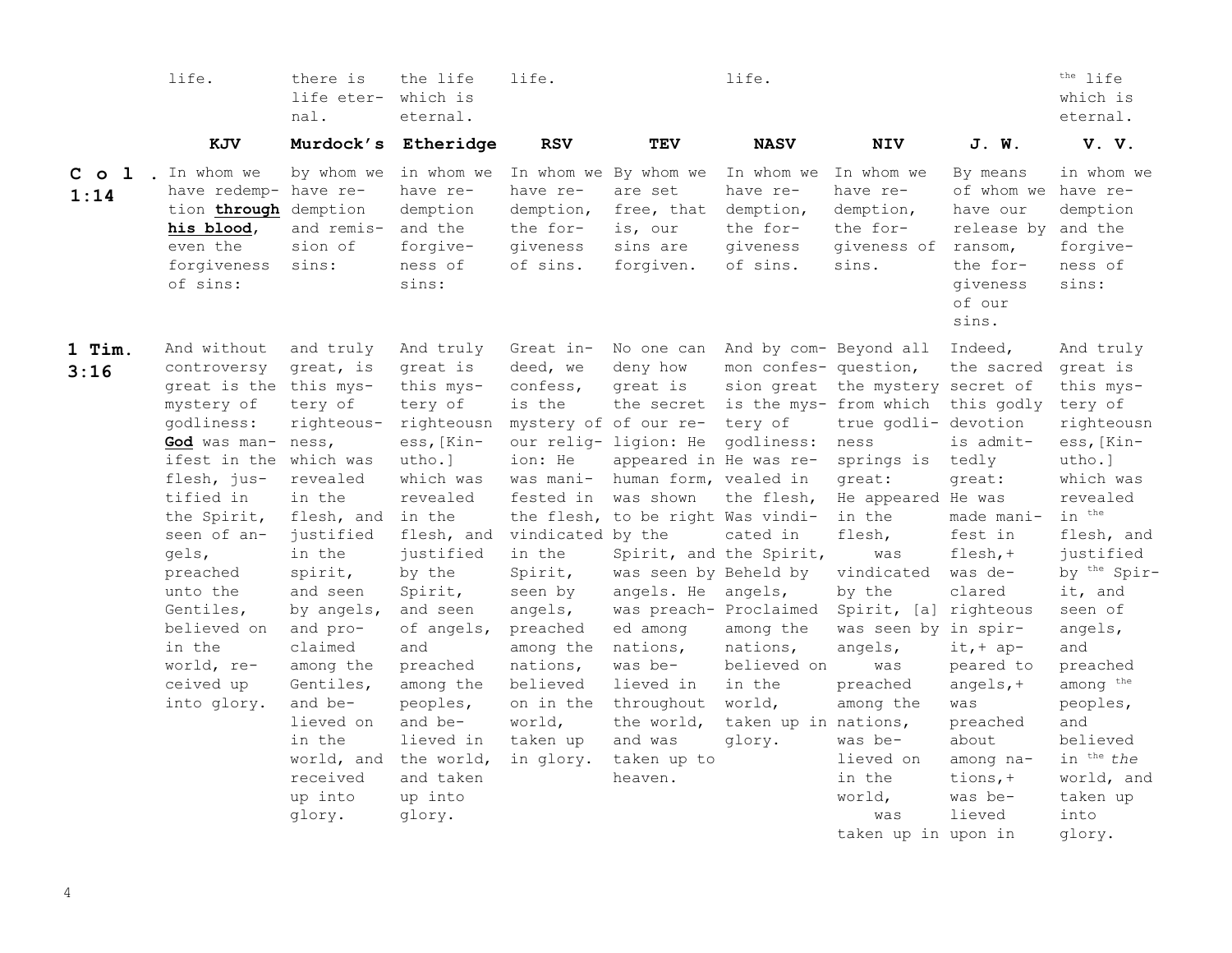|                  |                                                                                                                                                                                                                                       |                                                                                                                                                                                                    |                                                                                                                                                                                                                          |                                                                                                                                                                               |                                                                                                                                                                                                                                                                            |                                                                                                                                                                                           | glory.                                                                                                                                                                                                                    | [the]<br>world, +<br>was re-<br>ceived up<br>in glory.'                                                                                                                                |                                                                                                                                                                                                                                  |
|------------------|---------------------------------------------------------------------------------------------------------------------------------------------------------------------------------------------------------------------------------------|----------------------------------------------------------------------------------------------------------------------------------------------------------------------------------------------------|--------------------------------------------------------------------------------------------------------------------------------------------------------------------------------------------------------------------------|-------------------------------------------------------------------------------------------------------------------------------------------------------------------------------|----------------------------------------------------------------------------------------------------------------------------------------------------------------------------------------------------------------------------------------------------------------------------|-------------------------------------------------------------------------------------------------------------------------------------------------------------------------------------------|---------------------------------------------------------------------------------------------------------------------------------------------------------------------------------------------------------------------------|----------------------------------------------------------------------------------------------------------------------------------------------------------------------------------------|----------------------------------------------------------------------------------------------------------------------------------------------------------------------------------------------------------------------------------|
|                  | KJV                                                                                                                                                                                                                                   | Murdock                                                                                                                                                                                            | Etheridge                                                                                                                                                                                                                | <b>RSV</b>                                                                                                                                                                    | <b>TEV</b>                                                                                                                                                                                                                                                                 | <b>NASV</b>                                                                                                                                                                               | <b>NIV</b>                                                                                                                                                                                                                | J. W.                                                                                                                                                                                  | V.V.                                                                                                                                                                                                                             |
| $2$ Tim.<br>2:15 | Study to<br>shew thyself to present<br>approved<br>unto God, a<br>workman that<br>needeth not<br>to be asham-<br>ed, rightly<br>dividing the ashamed,<br>word of<br>truth. (KJV)                                                      | And study<br>thyself<br>before<br>God, per-<br>fectly, a<br>laborer<br>who is not<br>one who<br>correctly<br>announceth rightly<br>the word<br>of truth.                                           | And be<br>careful to<br>establish<br>thyself<br>perfectly<br>before<br>Aloha, a<br>workman<br>without<br>shame,<br>preaching<br>the word<br>of truth.                                                                    | Do your<br>best to<br>present<br>yourself<br>to God as<br>one ap-<br>proved, a<br>workman<br>need to be his work,<br>ashamed,<br>rightly<br>handling<br>the word<br>of truth. | Do your<br>best to win to present<br>full ap-<br>proval in<br>God's<br>worker who<br>is not<br>who has no ashamed of<br>one who<br>correctly<br>teaches the truth.<br>message of<br>God's<br>truth.                                                                        | Be diligent Do your<br>yourself<br>God as a<br>sight, as a workman who approved, a to God, a<br>does not<br>need to be<br>ashamed,<br>handling<br>the word of correctly                   | best to<br>present<br>approved to yourself to yourself<br>God as one<br>workerman<br>who does<br>not need to ing to be<br>accurately be ashamed<br>and who<br>handles the word of<br>word of<br>truth.                    | Do your<br>utmost to<br>present<br>approved<br>workman<br>with noth-<br>ashamed<br>of, han-<br>dling the<br>the truth<br>aright.                                                       | And be<br>careful to<br>establish<br>yourself<br>perfectly<br>before the<br>Superior,<br>a workman<br>without<br>shame,<br>preaching<br>rightly<br>the decla-<br>ration of<br>truth.                                             |
| 1 Peter<br>4:1   | Forasmuch<br>then as<br>Christ hath<br>suffered for suffered<br>us in the<br>flesh, arm<br>yourselves<br>likewise<br>with the<br>same mind:<br>for he that<br>hath suf-<br>fered in the one that<br>flesh hath<br>ceased from<br>sin; | If then<br>the Mes-<br>siah hath<br>the flesh,<br>do ye also<br>arm your-<br>selves<br>with the<br>same mind:<br>for every<br>is dead in in his<br>his body,<br>hath ceas-<br>ed from<br>all sins, | If then<br>the Meshi-<br>ha hath<br>suffered<br>for you in for you in<br>the flesh,<br>be you<br>also armed<br>in it with<br>the same<br>mind; for<br>every one<br>who dieth<br>body hath<br>ceased<br>from all<br>sins, | Since<br>therefore<br>Christ<br>suffered<br>in the<br>with the<br>same<br>thought,<br>for who-<br>ever has<br>suffered<br>in the<br>flesh has<br>ceased<br>from sin,          | Since<br>Christ suf- since<br>fered phys- Christ has<br>too must<br>flesh, arm strengthen<br>yourselves yourselves<br>with the<br>same way of the same<br>thinking<br>that he<br>had; be-<br>cause who-<br>ever suf-<br>fers physi- flesh has<br>longer in-<br>volved with | Therefore,<br>ically, you [a] suffered fered in<br>in the<br>flesh, arm<br>yourselves<br>also with<br>purpose,<br>because he<br>who has<br>in the<br>cally is no ceased from sin.<br>sin, | Therefore,<br>since<br>Christ suf- Christ<br>his body,<br>arm your-<br>selves also you too<br>with the<br>same atti-<br>tude, be-<br>cause who-<br>ever suf-<br>[b] suffered fers in the sition;*<br>body is<br>done with | Therefore<br>Since<br>suffered<br>in the<br>$f \text{lesh}, +$<br>arm your-<br>selves<br>with the<br>same men-<br>tal dispo-<br>because<br>the person<br>who has<br>suffered<br>in the | If then the<br>Meshihathecnd<br>Anointed-<br>one hath<br>suffered<br>for you in<br>the flesh,<br>be you<br>also armed<br>in it with<br>the same<br>mind; for<br>everyone<br>who dies<br>in his<br>body has<br>ceased<br>from all |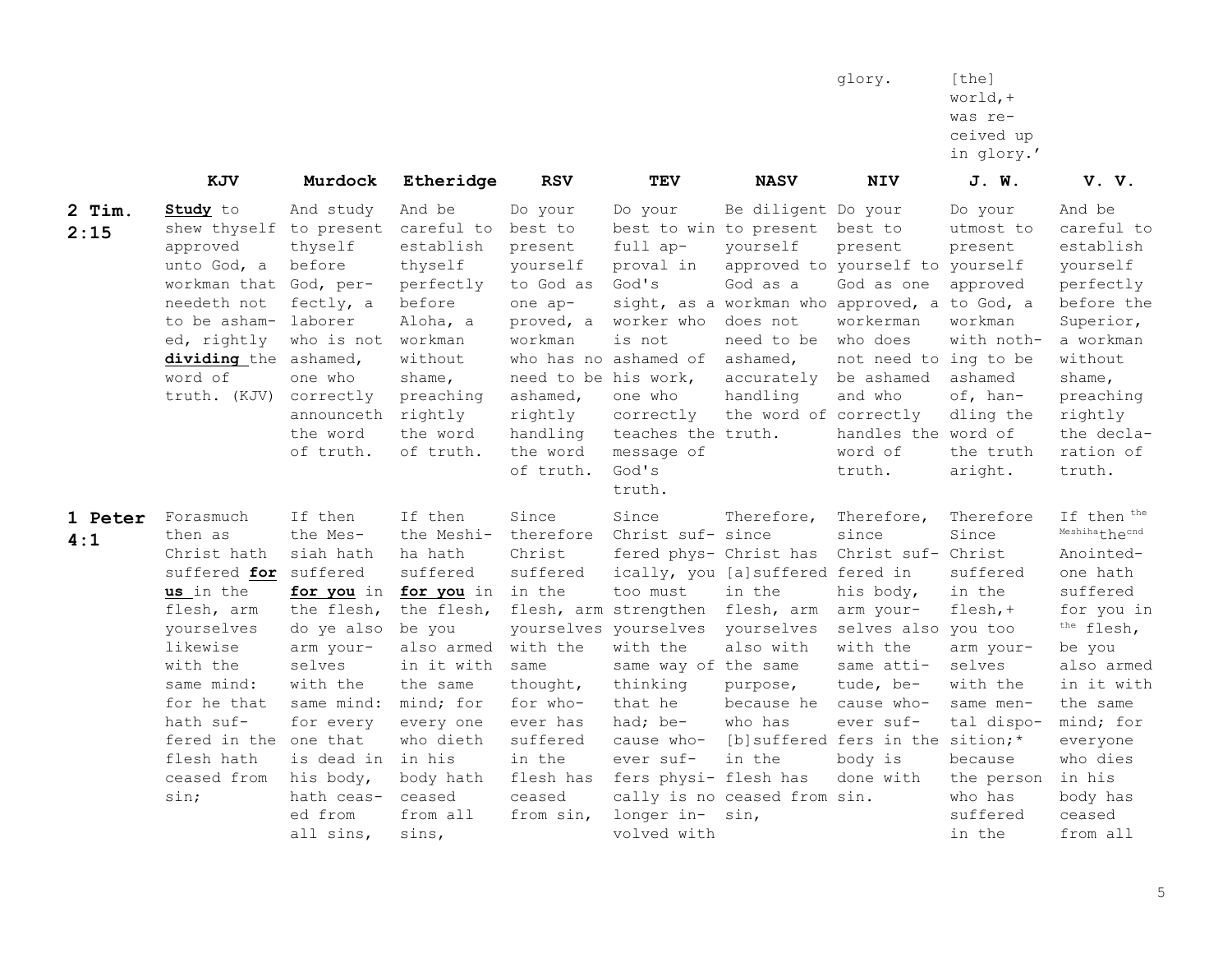|               |                                                                                                                                                                                                                                                  |                                                                                                                                                                                                                                                                               |                                                                                                     |                                                                         | sin.                               |     |               |                            |                    |     | flesh has<br>desisted<br>from sins,                            | sins,                                                                                                                                                                                                                                                                           |
|---------------|--------------------------------------------------------------------------------------------------------------------------------------------------------------------------------------------------------------------------------------------------|-------------------------------------------------------------------------------------------------------------------------------------------------------------------------------------------------------------------------------------------------------------------------------|-----------------------------------------------------------------------------------------------------|-------------------------------------------------------------------------|------------------------------------|-----|---------------|----------------------------|--------------------|-----|----------------------------------------------------------------|---------------------------------------------------------------------------------------------------------------------------------------------------------------------------------------------------------------------------------------------------------------------------------|
|               | KJV                                                                                                                                                                                                                                              | Murdock                                                                                                                                                                                                                                                                       | Etheridge                                                                                           | RSV                                                                     | TEV                                |     |               | NASV                       |                    | NIV | J.W.                                                           | V V                                                                                                                                                                                                                                                                             |
| 1 John<br>5:7 | For there<br>are three<br>that bear<br>record in<br>heaven, the<br>Father, the<br>Word, and<br>the Holy<br>Ghost: and<br>these three<br>are one.                                                                                                 | [For there<br>are three<br>that tes-<br>tify in<br>heaven,<br>the Fa-<br>ther, the<br>Word, and<br>the Holy<br>Spirit:<br>and these<br>three are<br>one.] $[$ $*$<br>This verse<br>is wanting<br>in most<br>MSS., and<br>is omitted<br>in the<br>edit. Lon-<br>don,<br>1826.] | and the<br>Spirit<br>testifi-<br>eth, be-<br>cause the<br>Spirit<br>himself is the truth.<br>truth. | And the<br>Spirit is<br>the wit-<br>ness, be-<br>cause the<br>Spirit is | There<br>three wit- are<br>nesses: | are | that<br>tify: | For there For<br>three are | tes- that<br>tify: |     | there For there<br>three are three<br>tes- witness<br>bearers: | and the<br>Spirit<br>testifies,<br>because<br>the Spirit<br>himself is<br>truth.                                                                                                                                                                                                |
| 8:37          | A c t s And Philip<br>said, If<br>thou believ- If thou<br>est with all believest<br>thine heart, with all<br>thou mayest. thy heart,<br>And he an-<br>swered and<br>said, I be-<br>lieve that<br>Jesus Christ and said:<br>is the Son<br>of God. | [And Phil-<br>ip said:<br>it is al-<br>lowable.<br>And he<br>answered,<br>I believe<br>that Yesh-<br>ua Mshikha<br>is the Son                                                                                                                                                 | [Verse 37<br>is wanting<br>in the<br>Peschito.]                                                     | Text                                                                    | Text                               |     | Text          |                            | Text               |     | Text                                                           | Not in the Not in the Not in the Not in the Not in the And Philip<br>"If<br>said,<br>be-<br>you<br>lieve with<br>your<br>whole<br>heart,<br>you<br>may."<br>And<br>answering<br>said,<br>"I"<br>believe<br>that<br>Je-<br>sus,<br>An-<br>ointed-one<br>is the son<br>of the Su- |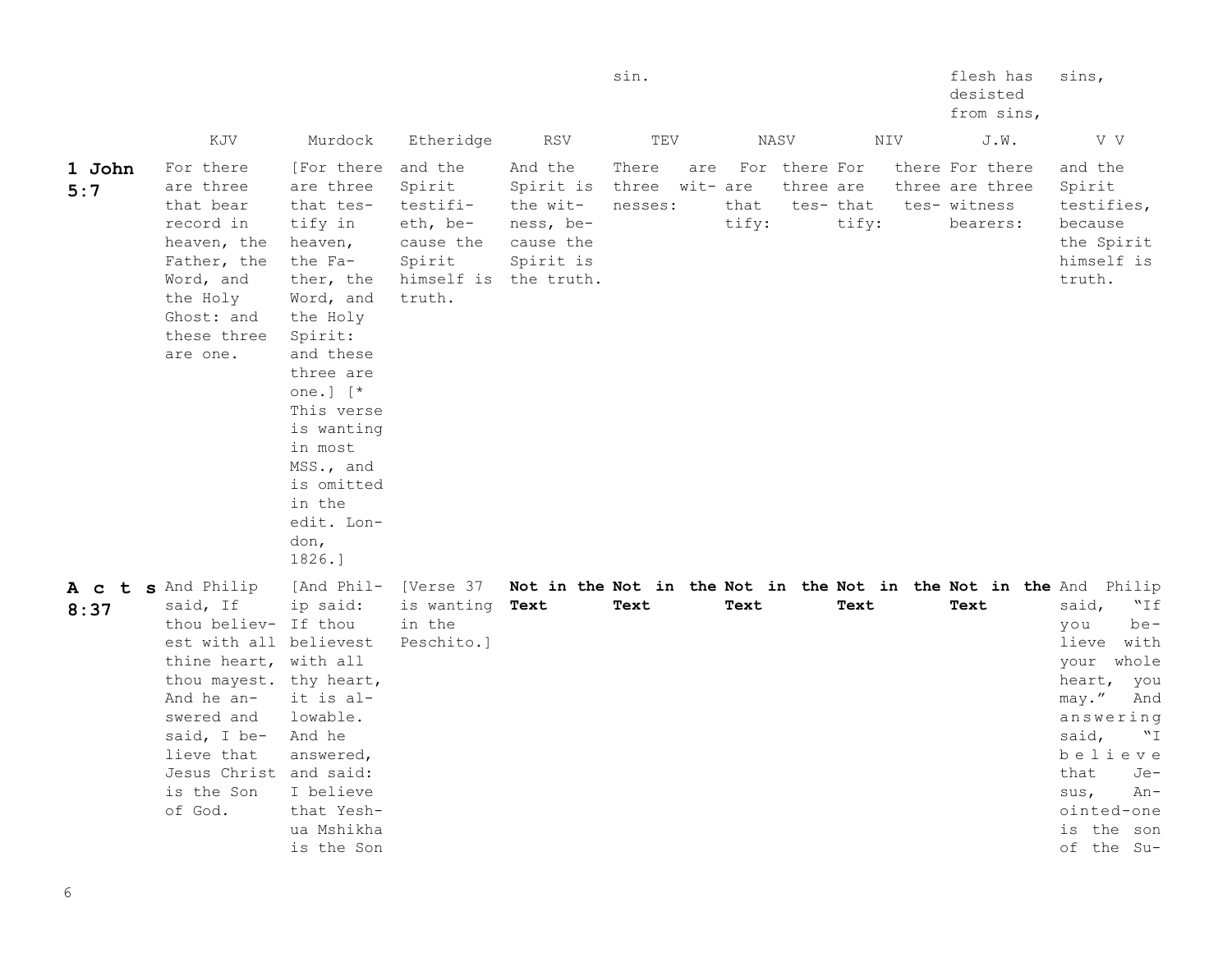|                               |                                                                                                                               | оf<br>Alaha.]*<br>[* This<br>37th verse<br>is not in<br>any of the<br>earlier<br>editions,<br>and is<br>excluded<br>from the<br>text of<br>the London<br>editions<br>of 1816<br>and 1826.] |                                                                                                                           |                                                                                    |                                                                                           |                                                                                                                                                                                                  |                                                       |                                                                        | perior.<br>(Probably<br>left<br>was<br>$acci-$<br>out<br>dently by<br>copyist<br>a<br>Glen<br>says<br>D a v i d<br>Bauscher<br>i n<br>his<br>transla-<br>tion<br>from<br>the<br>Ara-<br>maic) |
|-------------------------------|-------------------------------------------------------------------------------------------------------------------------------|--------------------------------------------------------------------------------------------------------------------------------------------------------------------------------------------|---------------------------------------------------------------------------------------------------------------------------|------------------------------------------------------------------------------------|-------------------------------------------------------------------------------------------|--------------------------------------------------------------------------------------------------------------------------------------------------------------------------------------------------|-------------------------------------------------------|------------------------------------------------------------------------|-----------------------------------------------------------------------------------------------------------------------------------------------------------------------------------------------|
| Verses<br><b>Mat</b><br>17:21 | K. J. V.<br>t Howbeit this But this<br>kind goeth<br>not out but<br>by prayer<br>and fasting. fasting                         | Murdock<br>kind goeth kind goeth<br>not out,<br>except by<br>and pray-<br>er.                                                                                                              | Etheridge<br>But this<br>not forth<br>but by<br>fasting<br>and by<br>prayer.                                              | <b>RSV</b><br>Not in<br>the<br>text                                                | TEV (GNT)<br>Not<br>in<br>the text                                                        | <b>NASV</b><br>[[j]But Not<br>this<br>kind<br>does not go<br>out except<br>by<br>prayer<br>fast-<br>and<br>ing."](the<br>footnote j<br>says<br>that<br>early<br>mss<br>do not con-<br>tain this. | <b>NIV</b><br>the text the text                       | J. W.<br>in Not                                                        | V.V.<br>in But this<br>kind goeth<br>not forth<br>but by<br>fasting<br>and by<br>prayer.                                                                                                      |
| Mark<br>9:29                  | And he said<br>unto them,<br>This kind<br>can come<br>forth by<br>nothing, but cast out,<br>by prayer<br>and fasting. fasting | to them,<br>This kind<br>with noth- with noth-<br>ing can be<br>but by<br>and pray-<br>er.                                                                                                 | Jeshu said Jeshu said And he<br>to them,<br>This kind<br>ing can be<br>cast out,<br>but by<br>fasting<br>and pray-<br>er. | said to<br>them,<br>cannot be answered<br>driven out Jesus;<br>by any-<br>prayer." | "Only pray- And He<br>er can<br>"This kind kind out,"<br>"nothing<br>thing but else can." | said to<br>drive this them, "This can come<br>kind cannot out only by can come<br>anything<br>but pray-<br>er."                                                                                  | "This kind them:<br>come out by prayer. [a]" out only | He replied, He said to Jesus said<br>"This kind<br>by pray-<br>$er.$ " | to them,<br>This kind<br>with noth-<br>ing can be<br>cast out,<br>but by<br>fasting<br>and pray-<br>er.                                                                                       |

7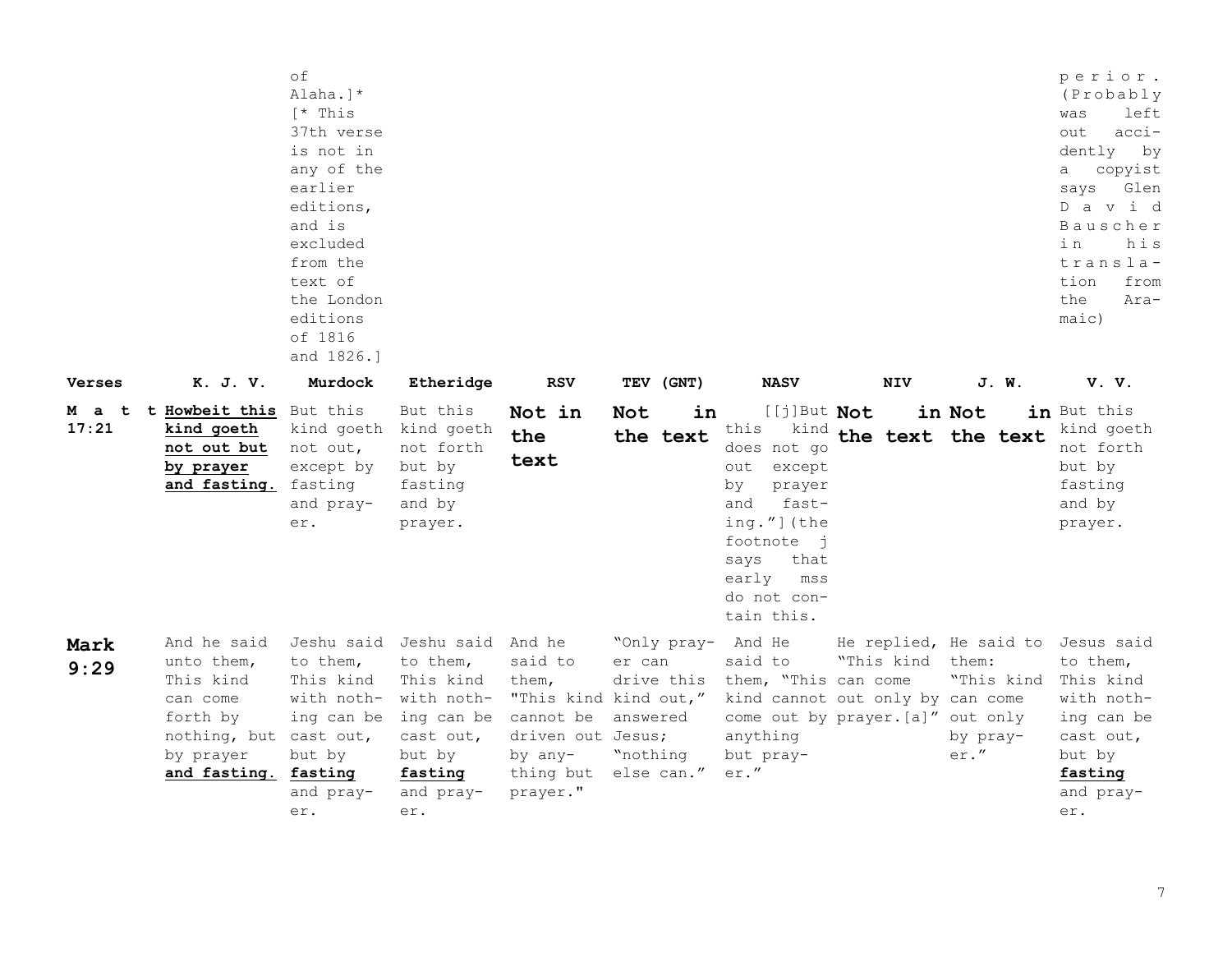| <b>Verses</b> | KJV          | Murdock    | Etheridge  | <b>RSV</b>          | TEV (GNT)                                             | <b>NASV</b>            | <b>NIV</b>            | J. W.      | V.V.       |
|---------------|--------------|------------|------------|---------------------|-------------------------------------------------------|------------------------|-----------------------|------------|------------|
| 1 Cor.        | Defraud ye   | Therefore, | Defraud    | Do not              | Do not deny                                           | Stop de-               | Do not                | Do not     | Defraud    |
| 7:5           | not one the  | deprive    | not then   |                     | refuse one yourselves                                 | priving one deprive    |                       | deprive    | not then   |
|               | other, ex-   | not one    | one the    | another             | to each                                               | another,               | each other            | each other | one the    |
|               | cept it be   | another,   | other,     | except              | other, un-                                            | except by              | except per- except by |            | other,     |
|               | with consent | except     | unless you | perhaps by less you |                                                       | agreement              | haps by               | mutual     | unless you |
|               | for a time,  | when ye    | both agree |                     | agreement first agree for a time, mutual con- consent |                        |                       |            | both agree |
|               | that ye may  | both con-  | for a      | for a sea- to do so |                                                       | so that you sent and   |                       | for an     | for a      |
|               | qive your-   | sent, at   | time, that | son, that           | for a while may devote                                |                        | for a time,           | appointed  | time, that |
|               | selves to    | the time   | you may    | you may             | in order to yourselves                                |                        | so that you time, so  |            | you may    |
|               | fasting and  | ye devote  | humble     | devote              | spend your to prayer,                                 |                        | may devote            | that you   | humble     |
|               | prayer; and  | yourselves | yourselves | yourselves time in  |                                                       | and [b]come yourselves |                       | may devote | yourselves |
|               | come to-     | to fasting | by fasting |                     | to prayer; prayer; but together                       |                        | to prayer.            | time to    | by fasting |
|               | gether       | and pray-  | and by     | but then            | then resume again so                                  |                        | Then come             | prayer and | and by     |
|               | again, that  | er; and    | prayer;    | come to-            | normal mar- that Satan                                |                        | together              | may come   | prayer;    |
|               | Satan tempt  | return     | and return | gether              | ital rela-                                            | will not               | again so              | together   | and return |
|               | you not for  | again to   | again unto | aqain,              | tions. In                                             | tempt you              | that Satan            | again, in  | again unto |
|               | your         | the same   | the same   | lest Satan          | this way                                              | because of             | will not              | order that | the same   |
|               | incontin-    | disposi-   | will, that | tempt you           | you will be your lack                                 |                        | tempt you             | Satan may  | will, that |
|               | ency.        | tion, that | Satana may | through             | kept from                                             | οf                     | because of            | not keep   | Satana may |
|               |              | Satan      | not tempt  | lack of             | giving in                                             | self-con-              | your lack             | tempting   | not tempt  |
|               |              | tempt you  | you on     | self-con-           | to Satan's                                            | trol.                  | of                    | you for    | you on     |
|               |              | not be-    | account of | trol.               | temptation                                            |                        | self-con-             | your lack  | account of |
|               |              | cause of   | the desire |                     | because of                                            |                        | trol.                 | of         | the desire |
|               |              | the concu- | of your    |                     | your lack                                             |                        |                       | self-con-  | of your    |
|               |              | piscence   | bodies.    |                     | οf                                                    |                        |                       | trol.      | bodies.    |
|               |              | of your    |            |                     | self-con-                                             |                        |                       |            |            |
|               |              | body.      |            |                     | trol.                                                 |                        |                       |            |            |

**Note** that whereas all the above, except for the V. V., have "in the name of the [Trinity phrase]" at Matt. 28:19 and 20 and that the word *name* is in the singular, which does not appear to make any sense, we will now just consider versions that are quite different than what is in the KJV and in almost every translation. See http://amatora123.wixsite.com/aramaicnt/grekiska-fel-greek-mistranslations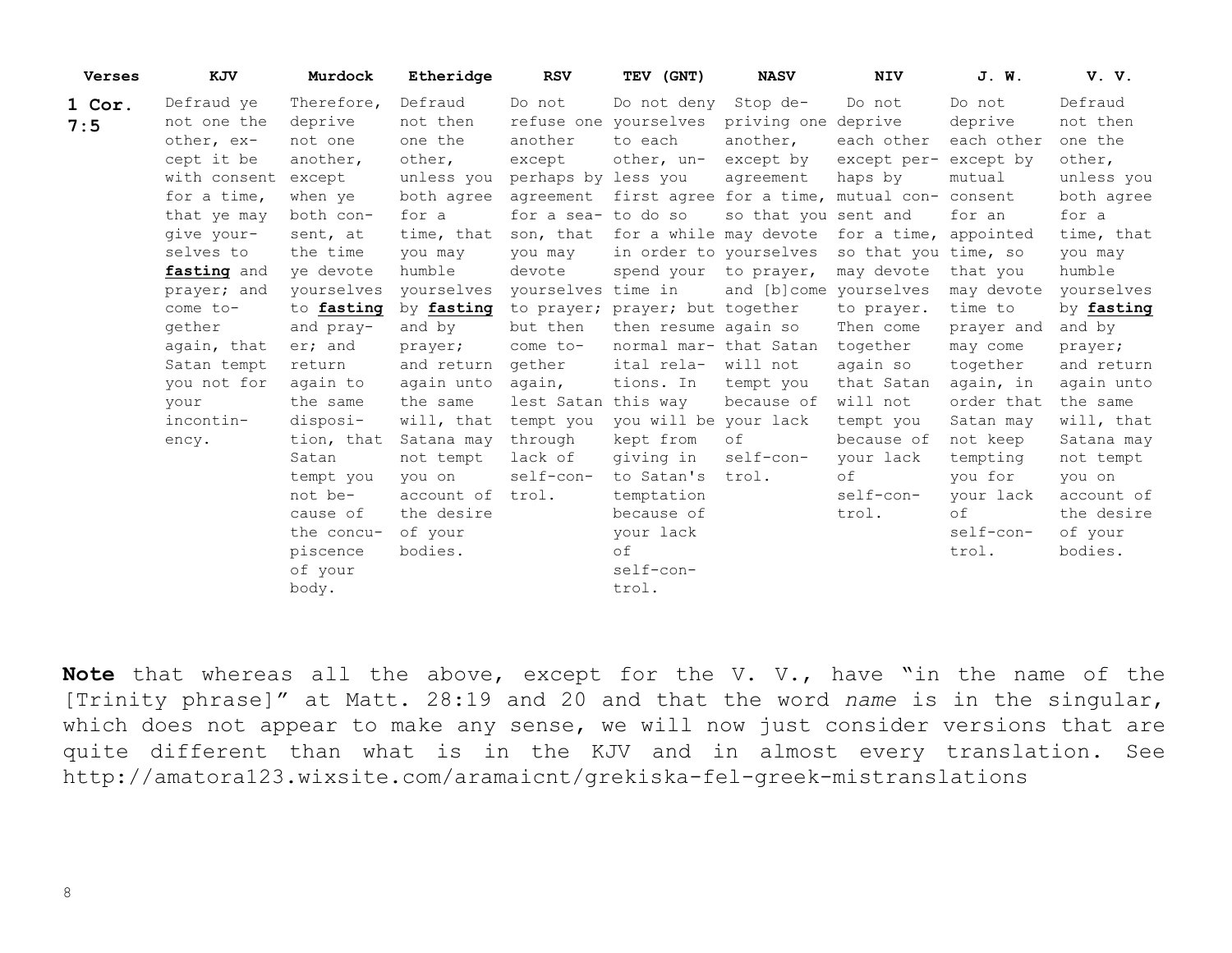| KJV Matt<br>28:19,20                                                                                                                                                                                                                                                                                                                                             | G. Howard<br>Hebrew Mt<br>tr.                                                                                       | V. V.                                                                                                                          | Clayton<br>Raymond<br>Bowen,<br>1916 3                                                                                                                                                                                                                                                                     | Yirmeyahu<br>Ben-David <sup>4</sup>                                                                                                                                                                                                                   | Albert J.<br>Edmunds,<br>19175                                                                                                                                                                                                                                                            | Elijah M.<br>Brady<br>$(Ed.)$ ,<br>19996                                                                                                                                                                                                                                                       | MM Arnold<br>Clinton<br>Willis,<br>W. Con-<br>ner, 2000                                                                                                                             | Jim<br>Wheeler<br>(Chief<br>$Ed.$ ),<br>20018                                                                                                                                                                                                           | Jorge<br>Cardenas<br>$(Ed.)^9$<br>2001                                                                                                                                                                                                                                                                                                                      |
|------------------------------------------------------------------------------------------------------------------------------------------------------------------------------------------------------------------------------------------------------------------------------------------------------------------------------------------------------------------|---------------------------------------------------------------------------------------------------------------------|--------------------------------------------------------------------------------------------------------------------------------|------------------------------------------------------------------------------------------------------------------------------------------------------------------------------------------------------------------------------------------------------------------------------------------------------------|-------------------------------------------------------------------------------------------------------------------------------------------------------------------------------------------------------------------------------------------------------|-------------------------------------------------------------------------------------------------------------------------------------------------------------------------------------------------------------------------------------------------------------------------------------------|------------------------------------------------------------------------------------------------------------------------------------------------------------------------------------------------------------------------------------------------------------------------------------------------|-------------------------------------------------------------------------------------------------------------------------------------------------------------------------------------|---------------------------------------------------------------------------------------------------------------------------------------------------------------------------------------------------------------------------------------------------------|-------------------------------------------------------------------------------------------------------------------------------------------------------------------------------------------------------------------------------------------------------------------------------------------------------------------------------------------------------------|
| Go ye<br>therefore,<br>and teach<br>all na-<br>tions,<br>baptizing<br>them in<br>the name<br>of the<br>Father,<br>and of the<br>Son, and<br>of the<br>Holy<br>Ghost: 20<br>Teaching<br>them to<br>observe<br>all things<br>whatsoever<br>I have<br>commanded<br>you: and,<br>lo, I am<br>with you<br>alway,<br>even unto<br>the end of<br>the<br>world.<br>Amen. | Go and<br>teach<br>them to<br>carry out<br>all the<br>things<br>which I<br>have com-<br>manded<br>you for-<br>ever. | Go to<br>them and<br>teach<br>them to<br>carry out<br>all the<br>things<br>which I<br>have com-<br>manded<br>you for-<br>ever. | \Go ye<br>there-<br>fore, and<br>make dis-<br>ciples of<br>all the<br>nations,<br>baptizing<br>them in<br>my name,<br>20 teach-<br>ing them<br>to ob-<br>serve all<br>things<br>$what-so-$<br>ever I<br>commanded<br>you; and<br>lo, I am<br>with you<br>alway,<br>even unto<br>the end<br>of the<br>world | Go (28.<br>19.1) and<br>watch-<br>guard<br>over the<br>author-<br>ity,<br>prestige<br>and<br>Realm, to<br>notify<br>all of<br>these.<br>things.<br>(28.20.1)<br>20 which<br>I tzwah,<br>to the<br>tgeitz<br>(28.20.1)<br>of the<br>age. (28.<br>20.2) | Go ye<br>therefore<br>and make<br>disciples<br>of all<br>the na-<br>tions IN<br>MY NAME,<br>20 teach-<br>ing them<br>to ob-<br>serve all<br>things<br>whatso-<br>ever I<br>com-mand-<br>ed you;<br>and lo! I<br>am with<br>you al-<br>ways,<br>even unto<br>the end<br>of the<br>age. $*$ | Go ye<br>there-<br>fore, and<br>make dis-<br>ciples of<br>all the<br>nations,<br>in my<br>name:<br>20:<br>teaching<br>them to<br>observe<br>all<br>things<br>whatso-<br>ever I<br>commanded<br>you; and<br>lo, I am<br>with you<br>alway,<br>even unto<br>the end<br>of the<br>world.<br>Amen. | "Go ye<br>and make<br>disciples<br>of all<br>nations<br>in My<br>Name, $20$<br>teaching<br>them to<br>observe<br>all<br>things<br>whatso-<br>ever I<br>have com-<br>manded<br>you." | $^{\circ}$ Sogo<br>make dis-<br>ciples in<br>all na-<br>tions in<br>my name,<br>20 and<br>teach<br>them to<br>obey all<br>the<br>things<br>that I<br>commanded<br>you.<br>(Look!)<br>I.ll be<br>with you<br>each day<br>until the<br>end of<br>the age. | Go there-<br>fore and<br>make dis-<br>ciples of<br>all the<br>nations,<br>immersing<br>them in<br>my $name:$ $\dagger$<br>28:20<br>Teaching<br>them to<br>observe<br>all<br>things<br>whatso-<br>ever I<br>have com-<br>manded<br>you: and,<br>lo, I am<br>with you<br>alway,<br>even unto<br>the end<br>of the<br>world.<br>Amen.<br>(cursive<br>in origi- |
|                                                                                                                                                                                                                                                                                                                                                                  |                                                                                                                     |                                                                                                                                |                                                                                                                                                                                                                                                                                                            |                                                                                                                                                                                                                                                       |                                                                                                                                                                                                                                                                                           |                                                                                                                                                                                                                                                                                                |                                                                                                                                                                                     |                                                                                                                                                                                                                                                         | nal)                                                                                                                                                                                                                                                                                                                                                        |

Note that besides the above nine versions of a shorter Matthew 28:19-20 there about another forty or more, thanks to the research of Grzegorz Kaszynski of Poland.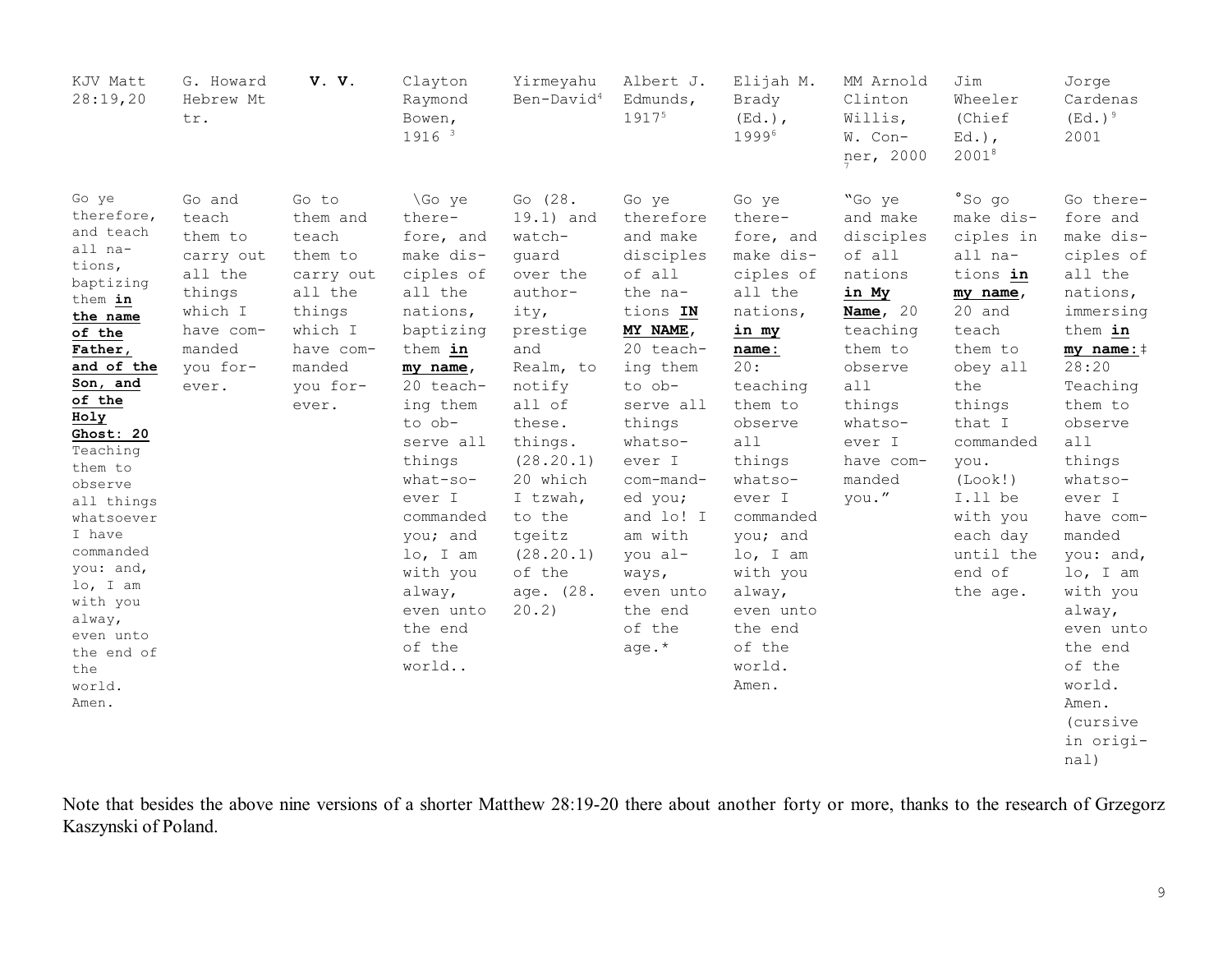## **Endnotes**

1 Local Church Publishing a ministry of Bible Baptist Church, 903 DeKalb St. Port Orchard, WA USA (360)710- 8751 FAX (360) 874-9856

1b *The Holy New Covenant*, *Victory Version* (Ethelbert, Manitoba: Truth and Light Ministries Inc.,2018)

2 *The Gospel of Jesus Critically Reconstructed from the Earliest Sources*, Clayton Raymond Bowen, **1916**

*3The Netzarim-Reconstruction of the Hebrew Matiytyahu 2000*

4\*NOTE.¯This ancient form of the text, reconstructed from the lost MSS. of Origen and Pamphilus, as used by Eusebius, omits the Trinitarian formula and the Baptismal Charge. (Conybeare: Hibbert Journal, 1902.)The translation incorporate into book: *The Oldest Resurrection Documents* Showing that Event to Have Been a Series of Apparitions

5 *The Feast of Pentecost Holy Bible: New Testament* With Extensive Footnotes Containing the Law of Moses and the Prophets and the Gospel of Jesus Christ (revision KJV),

Truth and Light Ministries Inc. (Raised by the Supreme One "to write unto you, and exhort you that ye should earnestly contend for the faith that was once delivered to the Saints [Jude 3b AV]) P. O. Box 79, Ethelbert, 10 Manitoba, R0L 0T0 Canada Phone 204-742-3770 or truthandlight@mts.net Http://TruthandLightMinistries.org